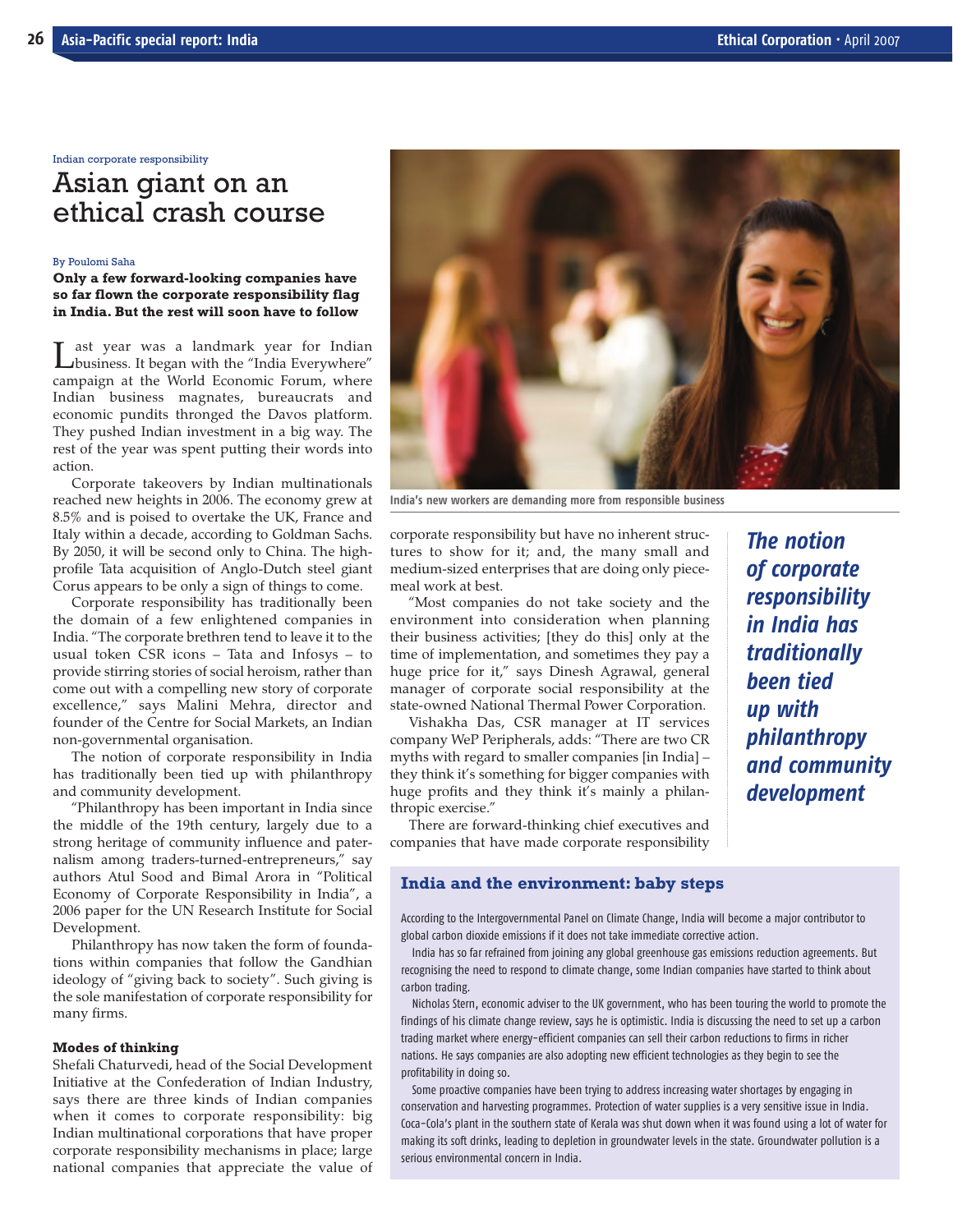a solid pillar of the way they do business. But the greater number of Indian companies has failed to internalise corporate responsibility.

A lax regulatory environment and the absence of a joined-up civil society movement have not helped.

#### **Foreign firms**

While a community-friendly ethos has existed in India for a long time, large foreign companies have historically been responsible for bringing business ethics talk to India, under pressure from NGOs, consumers and investor groups back home.

But foreign companies are in fact often accused of operating to lower ethical standards in India than they do elsewhere, amid a lenient compliance and enforcement regime.

Take clinical trials, many of which are conducted in India by foreign pharmaceutical companies such as Novartis, Novo Nordisk, Pfizer and Glaxo-SmithKline. A huge patient population, speciality hospitals with modern facilities, 221 medical colleges and research costs about two thirds lower than those in the US make India an attractive destination for trials.

Clinical trials in India, however, have been mired in controversies over unethical recruitment of patients, exaggeration of results and the underplaying of risks associated with drugs being tested. A major BBC World Service investigation last year found global pharmaceutical companies doing little to improve such perceptions, while Indian hospital ethics committees and the national legal framework have proved ineffective in tightening procedures.

General Electric, for example, has been accused of not controlling the use of its ultrasound equipment in pre-natal sex determination across parts of India, which is allegedly contributing to cases of female foeticide, a serious problem in the country. Cheap credit offered by GE Capital to buyers has increased sales of the ultrasound machines in the north-west of India, alleges Sabu George, consultant with the Delhi-based Business and Community Foundation.

GE told Ethical Corporation it was committed to preventing the misuse of its technology and fully informed customers on the issues through terms and conditions of sale, product manuals and labelling on equipment. It says a customer must have a Pre-Natal Diagnostics Techniques certificate to buy GE's ultrasound machine.

## **The multinational leaders**

Other sectors have also been under close scrutiny in India. Big brands in the clothing sector, for instance, have been working with Indian civil society groups to raise workplace standards at their suppliers' factories.

There are reasonably sturdy labour laws in India but enforcement has been left wanting. The informal sector that constitutes the larger share of

## **Emerging retail sector – possible impacts**

The retail sector boom has become a favourite talking point these days in Indian business circles. India's retail market is worth more than \$200 billion and a market of such potential is hard to ignore. Reliance Industries, the first to jump on the bandwagon, now has 11 stores in the city of Hyderabad, having opened its first in September, and hopes to target at least 800 cities by 2011.

While national companies have been scampering to announce retail ventures, international giants have been lobbying the government hard to relax foreign direct investment laws in the multi-brand retail sector. Wal-Mart, however, was not prepared to wait. Exploiting a legal loophole, the company entered into a joint venture with Indian telecommunications leader Bharti Enterprises to launch a supermarket chain in India. The Indian left objected to Wal-Mart's "backdoor entry" but their protests found little favour with the foreign-investment-hungry administration.

Organised retail is expected to bring efficiency to food and agricultural supply chains in a country where poor distribution channels mean 40% of produce is wasted. It will also eliminate a lot of middlemen in the business and bring farmers closer to the end consumers.

There are, however, concerns. The US-based Association of Community Organisations for Reform Now has warned: "In the US, we used to get oranges from California and pineapples from Hawaii. Today, we get our pineapples from Malaysia and the Philippines because labour costs there are much cheaper. In the same way, once [Wal-Mart] enters the Indian market, if they find Vietnamese tea is cheaper then they will flood the Indian markets with tea from that country. If, in the bargain, the Indian tea market gets destroyed then little can be done about it."

The Indian government will have to balance the advantages in cheaper food and efficient food distribution with strictly monitored corporate power and expansion, if it wants to avoid public outcry.



**Local communities are development allies**

the labour market has suffered the most.

Homeworkers, for instance, have very little rights. For several years now, the UK's Ethical Trading Initiative has tried to address this with the co-operation of member companies such as Monsoon, Next and Gap. They are part of a National Homeworkers' Group consisting of suppliers, retailers and NGOs. This organisation is running a pilot project on improving working conditions in the fabric embellishment industry of Bareilly in Uttar Pradesh state, having drafted guidelines in July last year.

Child labour in India is prohibited in certain hazardous industries, but the government has been unwilling to apply a blanket ban on the employment of children. Among other companies, home furnishings firm Ikea is proactively addressing the issue through the economic empowerment of women in villages around its factories in north India. Ikea is also providing educational facilities for

# **India – facts**

- Population: 1.095 billion (July 2006)
- Population below poverty line: 25% (2002)
- GDP: \$875.9 billion (2006)
- GDP growth rate: 8.5% (2006)
- Inflation rate: 5.3% (2006)
- Labour force: 509.3 million (2006)
- $\cdot$  Labour force by occupation (2003): agriculture (60%) industry (12%) services (28%)
- Main industries: textiles, chemicals, food processing, steel, transportation equipment, cement, mining, petroleum, machinery, software

Sources: CIA World Factbook, Economist Intelligence Unit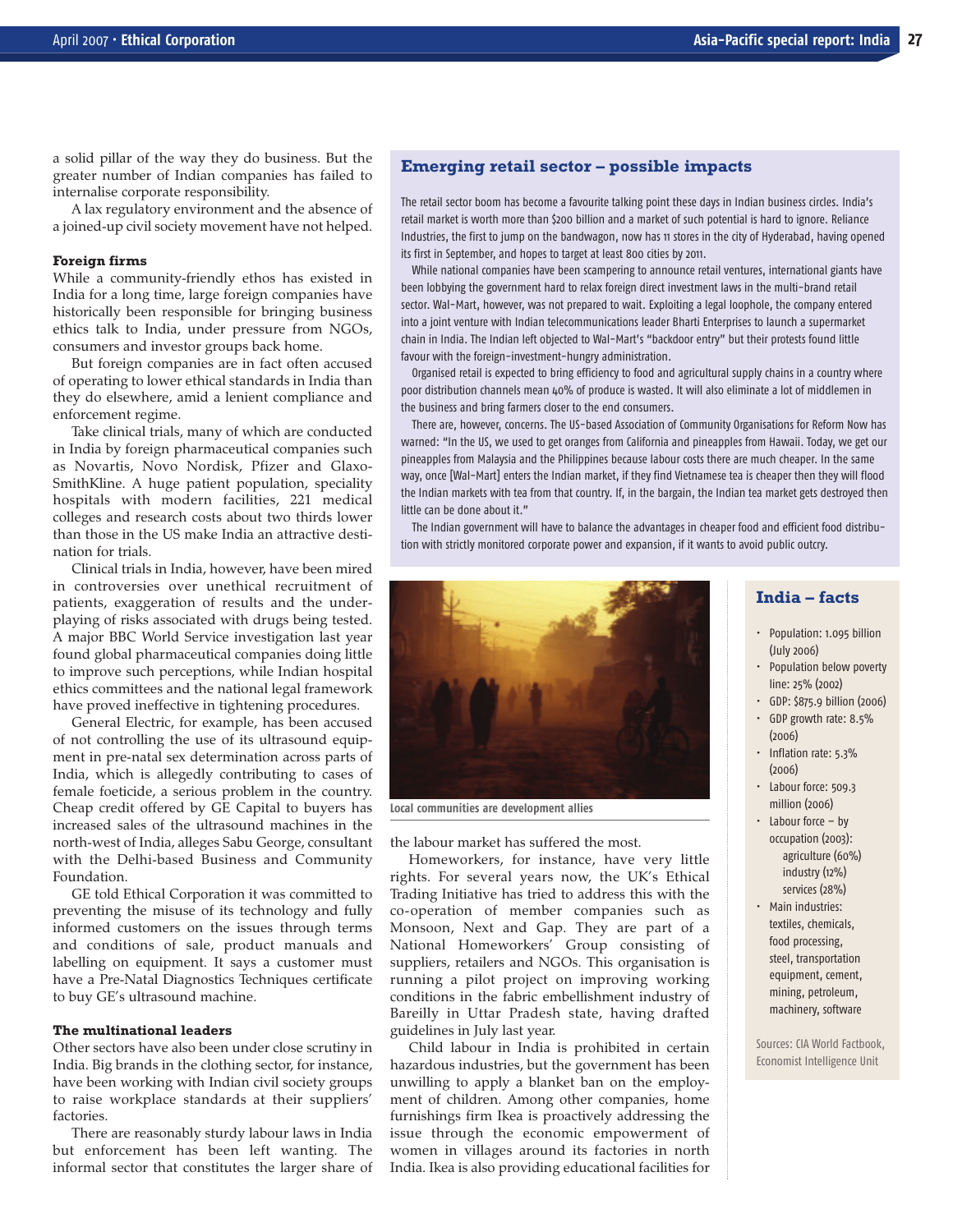children employed previously at its suppliers' factories.

Caste discrimination remains an important issue that has not received much attention from companies in India. In the informal labour sector, Dalits, the lowest caste group in India, are paid at least 25% less than their upper caste counterparts. Discrimination within the educational sector against Dalits mean they remain unskilled and their opportunities are limited.

Referring to the furore raised over health and safety standards in India's ship-breaking industry in 2005, Coen Kompier of the International Labour Organization says the issue was not brought to attention earlier because the workers were Dalit migrant workers from the state of Orissa.

When it comes to freedom of association, with the exception of the growing "business process outsourcing" industry, which remains mainly union-free, most Indian industries have vocal worker communities. The right to raise a collective voice for workers' rights, however, often goes unused or is stifled, an example being the authorities' use of force in the workers' strike over layoffs at Honda's Gurgaon factory in 2005.

#### **Touchy issues**

Community groups have used their voices to send shudders through the political system. In West Bengal's Nandigram village, residents protested in early January over news that the state government had approved land acquisition for a Special Economic Zone to be set up by Indonesia's Salim Group. Seven people were reported killed in ensuing violence.

There was a similar violent dispute over alleged farmland grabbing by the state administration to make way for Tata Motors factory in West Bengal's Singur village. The state's left-leaning administration, keen on attracting investment back into the state, claimed farmers had been paid adequate compensation for their land, but it appeared not all farmers had agreed to part with their property. Tata Motors remained tight-lipped throughout the episode and started construction at the site under heavy security.

This followed a land acquisition dispute in Kalinganagar, Orissa, in early 2005, involving Tata Steel, which led to the deaths of 12 tribal people in clashes with local police. In this case, too, Tata refrained from making any public statement, except to say it was a matter for the state government.

While HLL vice-chairman M K Sharma defends Tata as having been unfortunate in these episodes, Indian corporate responsibility commentators describe Tata's conduct in both these episodes as "disappointing".

The cases are examples of poor stakeholder engagement in India, says Viraf Mehta, chief executive of Indian NGO Partners in Change. He notes

## **Levering better business practices**

Hindustan Lever Ltd, the Indian division of the global food and consumer goods giant Unilever, is among the few Indian national companies that have progressively incorporated corporate responsibility policies and practices in their business ethos.

But while HLL has adopted the same set of business principles and code of conduct as Unilever's other global subsidiaries, it has established an individual identity for itself in the Indian corporate responsibility field.

M K Sharma, HLL vice-chairman, says the company's corporate responsibility policies and practices are integral to the business.

Besides its flagship project, Shakti, HLL is involved in many other rural social and economic development projects, including India's largest private sector initiative to increase health and hygiene awareness among children.

Sharma highlights the potential of public-private partnerships in India. "PPPs are hugely important but grossly underexploited," he says. Sharma believes inefficiencies in the Indian



**Tea sector: "well regulated"?**

administration, which partly result from corruption, mean much potential funding goes unutilised, and he advocates the setting up of PPPs to counter the bureaucratic hurdles. For this, he says, companies and NGOs should shed their "individualistic" attitudes and build a relationship of trust and collaboration.

The Shakti project is based on company board member C K Prahalad's "bottom of the pyramid" theory, which encourages businesses to target the entrepreneurs and consumers among the world's poor. Shakti gives HLL brand retailing rights to rural women from self-help groups. But critics are concerned the project unduly favours women who have collateral to back them up when taking micro-finance loans for their business. Sharma denies this.

Referring to HLL's tea business, Sharma rejects allegations made in ActionAid's 2005 "Tea break" report that workers on the company's tea plantations in India were exploited. He says the tea sector is very well regulated and HLL pays its workers more than the legal minimum wage and respects all their rights. He claims discussions with ActionAid had made clear the report was based on the experience of a temporary worker for whose livelihood HLL cannot be held responsible after the termination of his contract.

Sharma is confident that with rising consumer awareness and increasing foreign direct investment, corporate responsibility as a trend will pick up. For that, he says, the Indian government, which has done a lot on the policy side, will now have to work on the implementation of those policies.

*Foreign companies are often accused of operating to lower ethical standards in India than they do elsewhere*